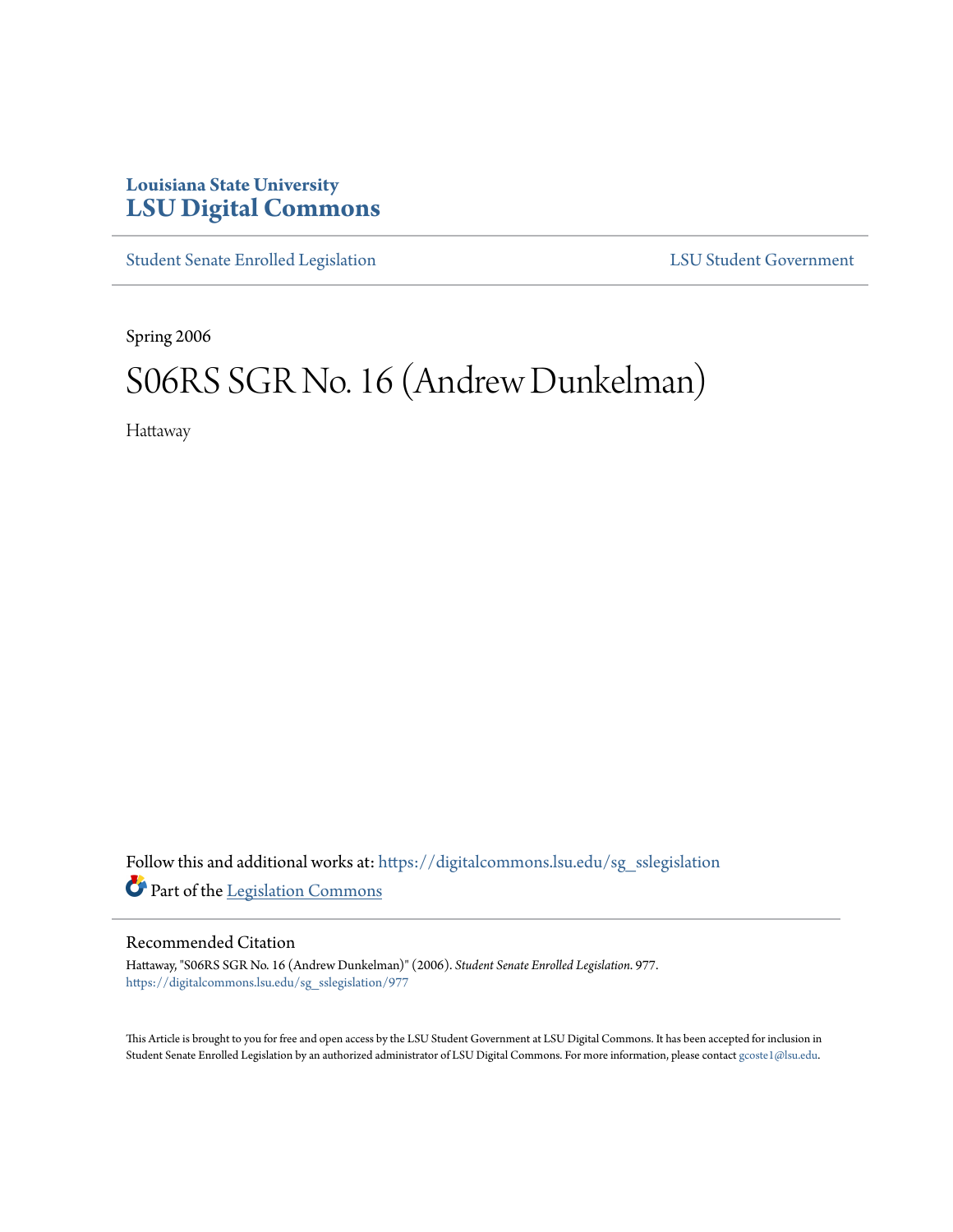**EXPLORED EXPLORED EXPLORED EXPLORED EXPLORED EXPLORED EXPLORED EXPLORED EXPLORED EXPLORED EXPLORED EXPLORED EXPLORED EXPLORED EXPLORED EXPLORED EXPLORED EXPLORED EXPLORED EXPLORED EXPLORED EXPLORED EXPLORED EXPLORED EXPLO** 

LOUISIANA STATE UNIVERSITY

**STUDENT SENATE S05RS SGR NO. 16 BY: SENATOR HATTAWAY**

### **A RESOLUTION**

#### **TO EXPESS CONGRATULATIONS TO ANDREW DUNCKELMAN FOR BEING SELECTED AS A FINALIST FOR THE HARRY S. TRUMAN SCHOLARSHIP**

| <b>PARAGRAPH 1:</b> | WHEREAS, THE TRUMAN SCHOLARSHIP FOUNDATION WAS            |
|---------------------|-----------------------------------------------------------|
|                     | ESTABLISHED BY CONGRESS IN 1975 AS THE FEDERAL MEMORIAL   |
|                     | TO THE 33RD PRESIDENT, AND;                               |
| <b>PARAGRAPH 2:</b> | WHEREAS, THE MISSION OF THE TRUMAN SCHOLARSHIP            |
|                     | FOUNDATION IS TO FIND AND RECOGNIZE COLLEGE STUDENTS      |
|                     | WITH EXCEPTIONAL LEADERSHIP POTENTIAL WHO ARE             |
|                     | COMMITTED TO CAREERS IN GOVERNMENT, THE NONPROFIT OR      |
|                     | ADVOCACY SECTORS, EDUCATION OR ELSEWHERE IN PUBLIC        |
|                     | SERVICE, AND;                                             |
| PARAGRAPH 3:        | WHEREAS, THE MISSION OF THE TRUMAN SCHOLARSHIP            |
|                     | FOUNDATION IS ALSO TO PROVIDE STUDENTS WITH FINANCIAL     |
|                     | SUPPORT FOR GRADUATE STUDY, LEADERSHIP TRAINING AND       |
|                     | FELLOWSHIP WITH OTHER STUDENTS WHO ARE COMMITTED TO       |
|                     | MAKING A DIFFERENCE THROUGH PUBLIC SERVICE, AND;          |
| <b>PARAGRAPH 4:</b> | WHEREAS, TRUMAN SCHOLARS ARE REQUIRED TO WORK IN          |
|                     | PUBLIC SERVICE FOR THREE OF THE SEVEN YEARS FOLLOWING     |
|                     | COMPLETION OF A FOUNDATION-FUNDED GRADUATE DEGREE         |
|                     | PROGRAM AS A CONDITION OF THEIR RECEIVING TRUMAN FUNDS,   |
|                     | AND;                                                      |
| <b>PARAGRAPH 5:</b> | WHEREAS, TWO LSU HONORS COLLEGE STUDENTS HAVE BEEN        |
|                     | SELECTED AS FINALISTS FOR THE NATIONALLY COMPETITIVE      |
|                     | TRUMAN SCHOLARSHIP, AWARDED BY THE HARRY S. TRUMAN        |
|                     | SCHOLARSHIP FOUNDATION, AND;                              |
| <b>PARAGRAPH 6:</b> | WHEREAS, A TOTAL OF 243 FINALISTS FROM 156 INSTITUTIONS   |
|                     | WERE SELECTED, WITH LSU HAVING BOTH OF LOUISIANA'S        |
|                     | FINALISTS, AND;                                           |
| PARAGRAPH 7:        | WHEREAS, ANDREW DUNCKELMAN OF HOUMA, A POLITICAL          |
|                     | SCIENCE AND BUSINESS ADMINISTRATION JUNIOR WAS SELECTED   |
|                     | AS ONE OF THE TWO FINALISTS AND DESERVES TO BE RECOGNIZED |
|                     | FOR HIS OUTSTANDING ACCOMPLISHMENT.                       |
| <b>PARAGRAPH 8:</b> | THEREFORE, BE IT RESOLVED BY THE STUDENT                  |
|                     | GOVERNMENT OF LOUISIANA STATE UNIVERSITY                  |
|                     | AND AGRICULTURAL AND MECHANICAL COLLEGE                   |
|                     | THAT ANDREW DUNCKELMAN BE CONGRATULATED                   |
|                     | FOR HIS ACCOMPLISHMENTS IN THE HARRY S.                   |
|                     | TRUMAN SCHOLARSHIP.                                       |
| <b>PARAGRAPH 9:</b> | BE IT FURTHER RESLOVED, THAT A SUITABLE COPY              |
|                     | OF THIS RESOLUTION BE TRANSMITTED TO ANDREW               |
|                     | DUNCKLEMAN AND TO THE PARENTS OF                          |
|                     | DUNCKLEMAN.                                               |
| <b>APPROVED:</b>    |                                                           |

**\_\_\_\_\_\_\_\_\_\_\_\_\_\_\_\_\_\_\_\_\_\_\_\_\_\_\_\_\_\_\_ \_\_\_\_\_\_\_\_\_\_\_\_\_\_\_\_\_\_\_\_\_\_\_\_\_\_\_\_\_\_**